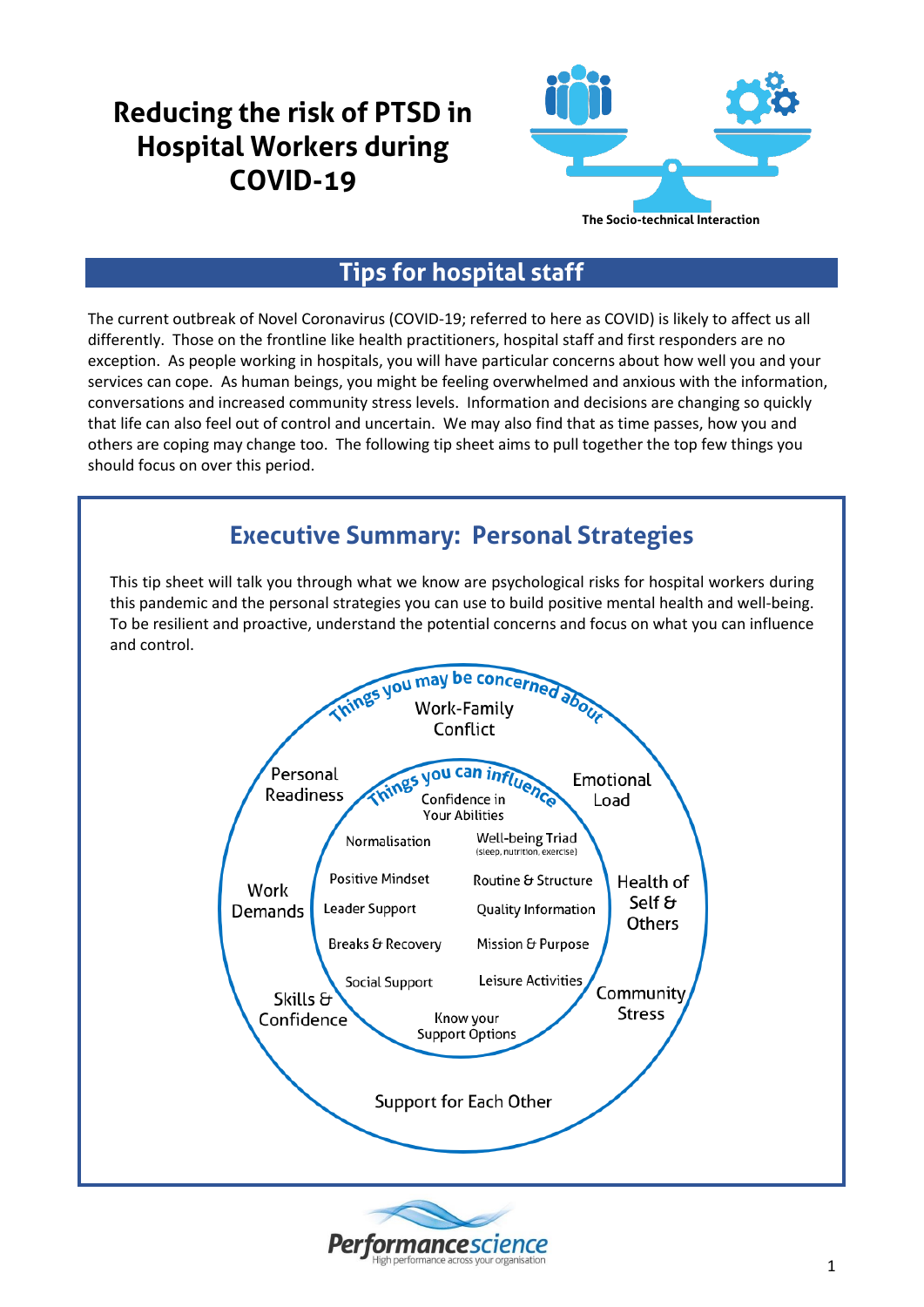|                                                   | <b>Potential concerns</b>                                                                                                                                                                                                                                                                                                                                                                                                                                                                                                                                                                                                                                                                                                                                                                                                                                                                                                                                                                                                                                                                                                                                                                                                                                                                                                                                                                                                                                                                                                                                                                                                                                                                                                                                                                                                                                                                                                                                                                                                                                                                                                                                                                                                                                                                                                                                                                                                                                                                                                                                                                                                                                                                                                                                                                                                                                                                                                                                                                       |
|---------------------------------------------------|-------------------------------------------------------------------------------------------------------------------------------------------------------------------------------------------------------------------------------------------------------------------------------------------------------------------------------------------------------------------------------------------------------------------------------------------------------------------------------------------------------------------------------------------------------------------------------------------------------------------------------------------------------------------------------------------------------------------------------------------------------------------------------------------------------------------------------------------------------------------------------------------------------------------------------------------------------------------------------------------------------------------------------------------------------------------------------------------------------------------------------------------------------------------------------------------------------------------------------------------------------------------------------------------------------------------------------------------------------------------------------------------------------------------------------------------------------------------------------------------------------------------------------------------------------------------------------------------------------------------------------------------------------------------------------------------------------------------------------------------------------------------------------------------------------------------------------------------------------------------------------------------------------------------------------------------------------------------------------------------------------------------------------------------------------------------------------------------------------------------------------------------------------------------------------------------------------------------------------------------------------------------------------------------------------------------------------------------------------------------------------------------------------------------------------------------------------------------------------------------------------------------------------------------------------------------------------------------------------------------------------------------------------------------------------------------------------------------------------------------------------------------------------------------------------------------------------------------------------------------------------------------------------------------------------------------------------------------------------------------------|
| <b>Potential</b><br>concerns during<br>this time: | There may be a number of things that may be concerns for you and your colleagues at<br>this time. Those we have seen expressed by hospital workers include:<br><b>Work - Family conflict</b><br>Caring for someone you know or a family member or leaving them at<br>$\circ$<br>home to go to work.<br>Deciding not to work because of home responsibilities, or staying at a<br>$\circ$<br>hotel so as not to infect vulnerable people at home.<br>Continuing to work but being concerned about potentially infecting those<br>$\circ$<br>at home.<br>Personal readiness - Skills and self-confidence<br>$\bullet$<br>If community spread isn't controlled the number of patients in EDs and<br>$\circ$<br>ICUs may increase. Concerns you may not have the mass casualty training<br>or experience to prepare you for what is coming.<br>Being asked to care for COVID patients when your specialty is not<br>$\circ$<br>infectious diseases.<br>Self-efficacy / self-worth - feeling that asking for help will seem like a<br>$\circ$<br>failure for those who are used to feeling competent and confident at<br>work.<br><b>Clinical care and the emotional load</b><br>Wards that are full - ICU, medical wards.<br>$\circ$<br>Concerns that you soon may have to make heart-wrenching choices about<br>$\circ$<br>whose life can be saved.<br>Concerns you cannot predict how this disease is impacting, patterns of<br>$\circ$<br>symptoms being different across patients meaning you need to assume<br>everyone is COVID-positive until proven otherwise.<br>Concerns about the supply chain and the potential for PPE rationing.<br>$\circ$<br>Dealing with aggressive, worried and upset relatives who may not be able<br>$\circ$<br>to see their family members or say goodbye.<br>A sense of obligation to the hospital and co-workers. Not wanting to<br>$\circ$<br>increase the burden on others or put them at risk.<br><b>Personal health worries</b><br>o Concerns for your own health and the health of people you care about.<br>The fact that you are caring for COVID patients or other patients who may<br>$\circ$<br>be asymptomatic in a time of pandemic means you can't let your guard<br>down because you could become infected at any moment.<br>Feeling guilty you have a job when others may not.<br>$\circ$<br><b>Community stress</b><br>The sombre mood around you - people around you being concerned and<br>$\circ$<br>anxious.<br>Anxiety around interacting with aggressive, worried and upset public.<br>$\circ$<br><b>Work demands</b><br>The stress and fatigue of working long hours, constantly.<br>$\circ$<br>The mental and emotional workload at work and at home.<br>$\circ$<br>As COVID cases increase, there may be a lack of job variety and a lack of<br>$\circ$<br>job control.<br>Working multiple consecutive days, overtime or extra shifts to cover peak<br>$\circ$<br>demand means you may worry about having time to decompress, rest |
|                                                   | and recover. What is your risk of emotional fatigue or burnout?<br><b>Support to each other</b><br>Concerns about how your family, friends and co-workers are coping and<br>$\circ$<br>what you can do to help them.                                                                                                                                                                                                                                                                                                                                                                                                                                                                                                                                                                                                                                                                                                                                                                                                                                                                                                                                                                                                                                                                                                                                                                                                                                                                                                                                                                                                                                                                                                                                                                                                                                                                                                                                                                                                                                                                                                                                                                                                                                                                                                                                                                                                                                                                                                                                                                                                                                                                                                                                                                                                                                                                                                                                                                            |

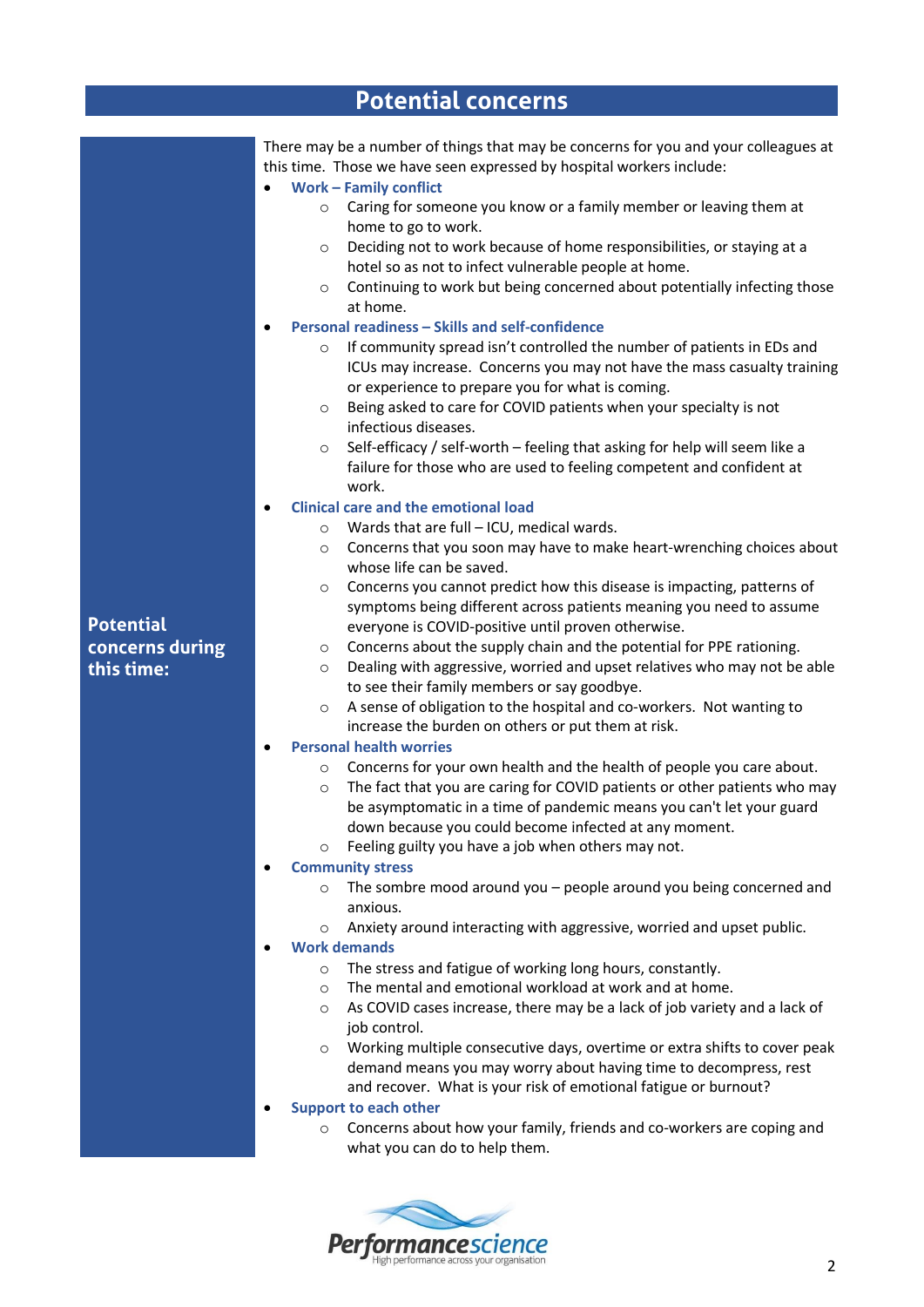#### **Proactive and practical prevention strategies**

There are a number of key factors that we know are important to your resilience in the face of work-related stress and significant disasters.

- **Positive thinking:** Be a realistic optimist. Focusing on what you can do and what you have learnt.
- **Positive coping strategies:** Develop a focused approach to how you keep a balance in your life (e.g. sleeping patterns, social connectedness, maintaining routine etc). Proactively do things that are good for you and keep you on track.
- **Positive affect (emotions):** Mood is contagious. Monitor yourself and if you feel like you are becoming negative, look at why and aim to change that. Reframe around what is good and what you can do. Do things that make you feel more positive.
- **Being realistic:** keep yourself informed and realistic about what is happening and what it means for you. This means focus on good sources of information, however it important to limit your media exposure so you do not elevate your anxiety or concerns.
- **Behavioural control:** You can't control what other people feel or how they behave but you can control how you feel and think about things and how you respond.
- **Routine and structure:** Develop a routine for yourself and your family. You want to feel settled and feel there is a plan to your day and your week (less uncertainty).
- **Mission and purpose:** You want to have a sense of mission and purpose, a reason for getting out of bed in the morning. Revisit this and keep it in the forefront of your mind.
- **Well-being triad:** There are three things that form the basis of our well-being and we focus on with high performing teams like athletes and soldiers. Sleep, nutrition and exercise. When we get enough sleep and its good quality, we are eating well and moving our bodies, we will feel better. These three things are mood stabilisers. When we are focused on these three areas, we provide ourselves with a strong foundation for our well-being.



#### **Resilience**

nance sci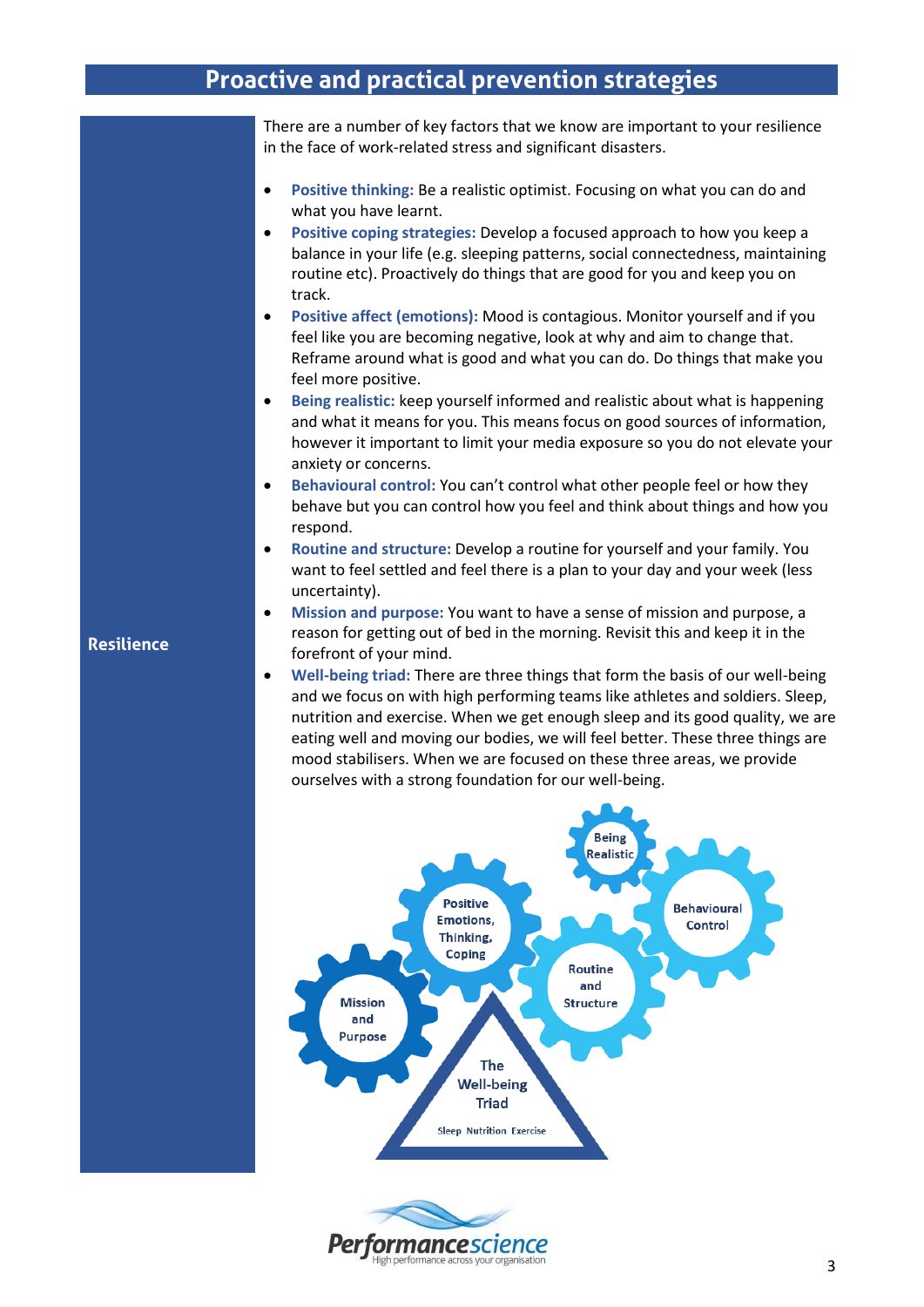| <b>Preparedness and</b><br>expectations<br>(Training and<br>communication)                                    | Realistic expectations and confidence in your abilities protects you psychologically:<br>All the training you have done in preparation for this time, including scenario<br>$\bullet$<br>specific training, has prepared you. The rehearsal of processes, you practicing<br>how to manage yourself and your reactions to emergencies, your clinical and<br>team skill development, have given you more realistic expectations about<br>yourself and what to do.<br>Physiological control strategies: Using strategies like breathing control,<br>$\bullet$<br>attentional control and grounding can help you when busy or in an<br>emergency. See the 'Apps' section for some example exercises. Rehearsing<br>these during scenario-based training is important.<br>All the times you have responded to sick and critical patients has allowed you<br>٠<br>to understand your responses to critical and emotionally demanding<br>situations. You have learned how to normalise your post trauma responses<br>and accept your own responses to trauma. This is an important first step to<br>then managing them. You also have on many occasions used your social<br>supports to help you cope - you are practiced at this. Keep doing this!                                                                                                                                                                                                                                                                                                                                                                                                                                                                                                                                                                                                                                                            |
|---------------------------------------------------------------------------------------------------------------|---------------------------------------------------------------------------------------------------------------------------------------------------------------------------------------------------------------------------------------------------------------------------------------------------------------------------------------------------------------------------------------------------------------------------------------------------------------------------------------------------------------------------------------------------------------------------------------------------------------------------------------------------------------------------------------------------------------------------------------------------------------------------------------------------------------------------------------------------------------------------------------------------------------------------------------------------------------------------------------------------------------------------------------------------------------------------------------------------------------------------------------------------------------------------------------------------------------------------------------------------------------------------------------------------------------------------------------------------------------------------------------------------------------------------------------------------------------------------------------------------------------------------------------------------------------------------------------------------------------------------------------------------------------------------------------------------------------------------------------------------------------------------------------------------------------------------------------------------------------------------------------------------------|
| <b>Confidence in your</b><br><b>abilities</b>                                                                 | The more confident you are in your abilities as a health professional the more<br>comfortable you will be with your decision making as you will trust your<br>knowledge and skills.<br>The more confident you are in your mission and purpose - that what you are<br>$\bullet$<br>doing makes a difference, the more protected your mental health will be.<br>Review and refresh your mission and purpose, use it to focus your action.<br>It is important to engage in things that help build your confidence and address<br>٠<br>issues or people who are eroding your confidence.<br>Help build confidence by seeking training or appropriate support.<br>$\bullet$                                                                                                                                                                                                                                                                                                                                                                                                                                                                                                                                                                                                                                                                                                                                                                                                                                                                                                                                                                                                                                                                                                                                                                                                                                  |
| <b>Work demands</b><br>(Cognitive and<br>emotional load, rosters,<br>breaks, recovery time<br>between shifts) | Managing your workload and ensuring you get breaks is important for your mental<br>health daily and long term.<br>Take your breaks and meal breaks. They are important for rest and recovery<br>$\bullet$<br>for your brain when it's under cognitive and emotional load and for your<br>physical health.<br>• Take your time off work seriously – make sure you use it for as much rest and<br>recovery as you can. Aim to prioritise sleep, nutrition and exercise (the Well-<br>being Triad). It is important to get household chores done too so you feel like<br>those are under control - but try to pace yourself and enlist others you may<br>live with to do a little more.<br>If you are short on recovery time, the priority should be sleep and nutrition<br>٠<br>over everything else. Sleep helps us with physical recovery as well as mental<br>recovery. During sleep we sort our experiences, emotions and learning. If you<br>are not getting sufficient sleep, you will limit how effectively you deal with the<br>cognitive or emotional load.<br>Reach out to your manager / supervisor and ask them for help prioritising<br>٠<br>work tasks or discussing your progress. Seek support, advice and validation.<br>Participate in clinical case discussions and scenario based training. Build your<br>$\bullet$<br>understanding and confidence in your skills and your actions.<br>Make a list of people you can go to for advice and support. It may be there<br>$\bullet$<br>are different people for different questions.<br>Learn to assert yourself and say no when you need to.<br>٠<br>Identify the routine you use to recover from work at the end of a shift and<br>٠<br>what activities you find give you rest and recovery when you are home. Make<br>a conscious effort to make time for them. Keep walking the dog, working out,<br>reading your book or gardening. |

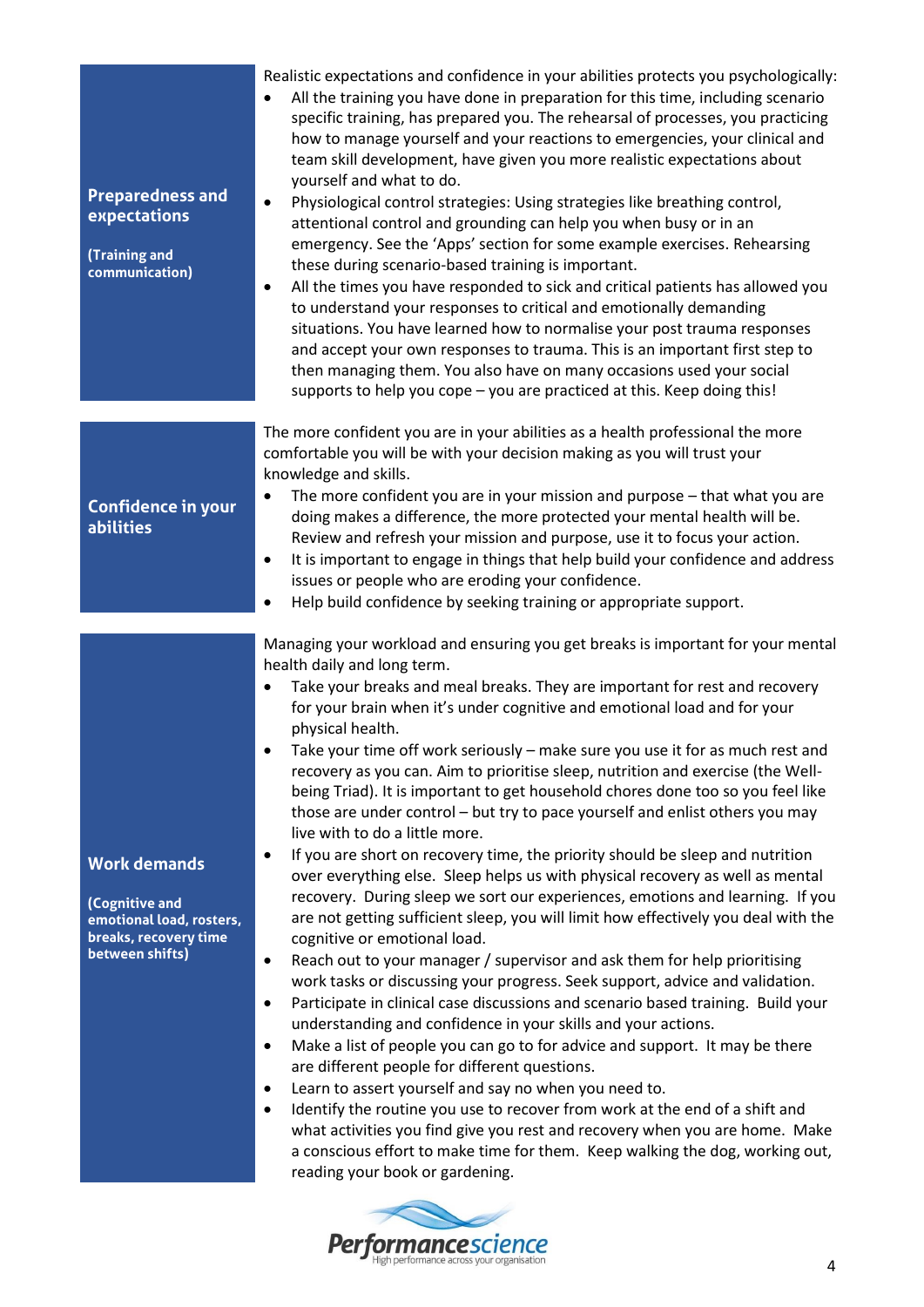| <b>Social support</b>              | The biggest protective factor for your mental health is social support.<br>Research shows that good support from your organisation, your leader and<br>$\bullet$<br>your co-workers makes a big difference to your well-being and mental health.<br>Take time to connect and check-in, have a laugh, debrief or vent.<br>Social support in your non-work life is also important - being connected to<br>$\bullet$<br>others provides you with emotional and cognitive relief. Make time to<br>connect with family and friends. Use technology to stay connected.<br>Don't confuse social support with social media. Genuine relationships with 2<br>$\bullet$<br>or 3 people are far more supportive than hundreds of connections on social<br>media. Aim for actual conversations and interactions, not scrolling through<br>pages of other people's lives.                                                                                                                                                                                                                                                                                                                                                                                                                                                                                                                                                                                                                                                                                                                    |
|------------------------------------|---------------------------------------------------------------------------------------------------------------------------------------------------------------------------------------------------------------------------------------------------------------------------------------------------------------------------------------------------------------------------------------------------------------------------------------------------------------------------------------------------------------------------------------------------------------------------------------------------------------------------------------------------------------------------------------------------------------------------------------------------------------------------------------------------------------------------------------------------------------------------------------------------------------------------------------------------------------------------------------------------------------------------------------------------------------------------------------------------------------------------------------------------------------------------------------------------------------------------------------------------------------------------------------------------------------------------------------------------------------------------------------------------------------------------------------------------------------------------------------------------------------------------------------------------------------------------------|
| <b>Good quality</b><br>information | Frequent, good quality information can be very useful in reducing our stress levels,<br>but don't over do it.<br>It's important to get accurate information from credible sources as it will help<br>$\bullet$<br>you maintain perspective and feel more in control.<br>Seek out a balance in the information you read or watch - make sure you are<br>$\bullet$<br>getting positive stories as well. How many have survived? How many are out<br>of ICU? What are they doing now? How many patients are being supported<br>by allied health professionals? How many rooms have been cleaned and<br>prepared?<br>Limit your media exposure. Being exposed to large volumes of negative<br>$\bullet$<br>information can heighten feelings of anxiety. While it's important to stay<br>informed, you may find it useful to limit your media intake if it is upsetting you<br>or your family. It can be helpful to take a break from social media and the 24-<br>hour news cycle.                                                                                                                                                                                                                                                                                                                                                                                                                                                                                                                                                                                                  |
| <b>Stress management</b>           | Focus on using productive stress management strategies and take action to build<br>your sense of control.<br>A positive outlook is important at this time. The more positive you are, the<br>more you control the negative narrative we can have in our heads, the happier<br>and more productive we will be.<br>Make sure you focus on how you are feeling, acknowledge and accept those<br>feelings. It is important that you allow time to acknowledge them, and then<br>move to a positive mindset. Ask yourself the question - so what would make<br>me feel better?<br>Focus on problem solving strategies and things you can do, not just the things<br>$\bullet$<br>you can't. Aim to get the feeling of control back - as you get things done you<br>have a sense of accomplishment and that builds confidence and positivity.<br>Think of a time when you have managed stress or anxiety well - what did you<br>٠<br>do? How did you overcome your feelings or concerns? Look to reuse those<br>strategies.<br>Make sure you engage in things you enjoy doing and that bring physiological<br>$\bullet$<br>and psychological release and refresh.<br>Keep doing the things you enjoy doing. Book things in your diary you can look<br>$\bullet$<br>forward to.<br>Limit alcohol and other drugs as coping strategies. In the short term they not<br>$\bullet$<br>only impair our problem solving and decision making and make us feel more<br>down, they impair the quality of the sleep we get. Long term, they can<br>become a significant problem across our life. |

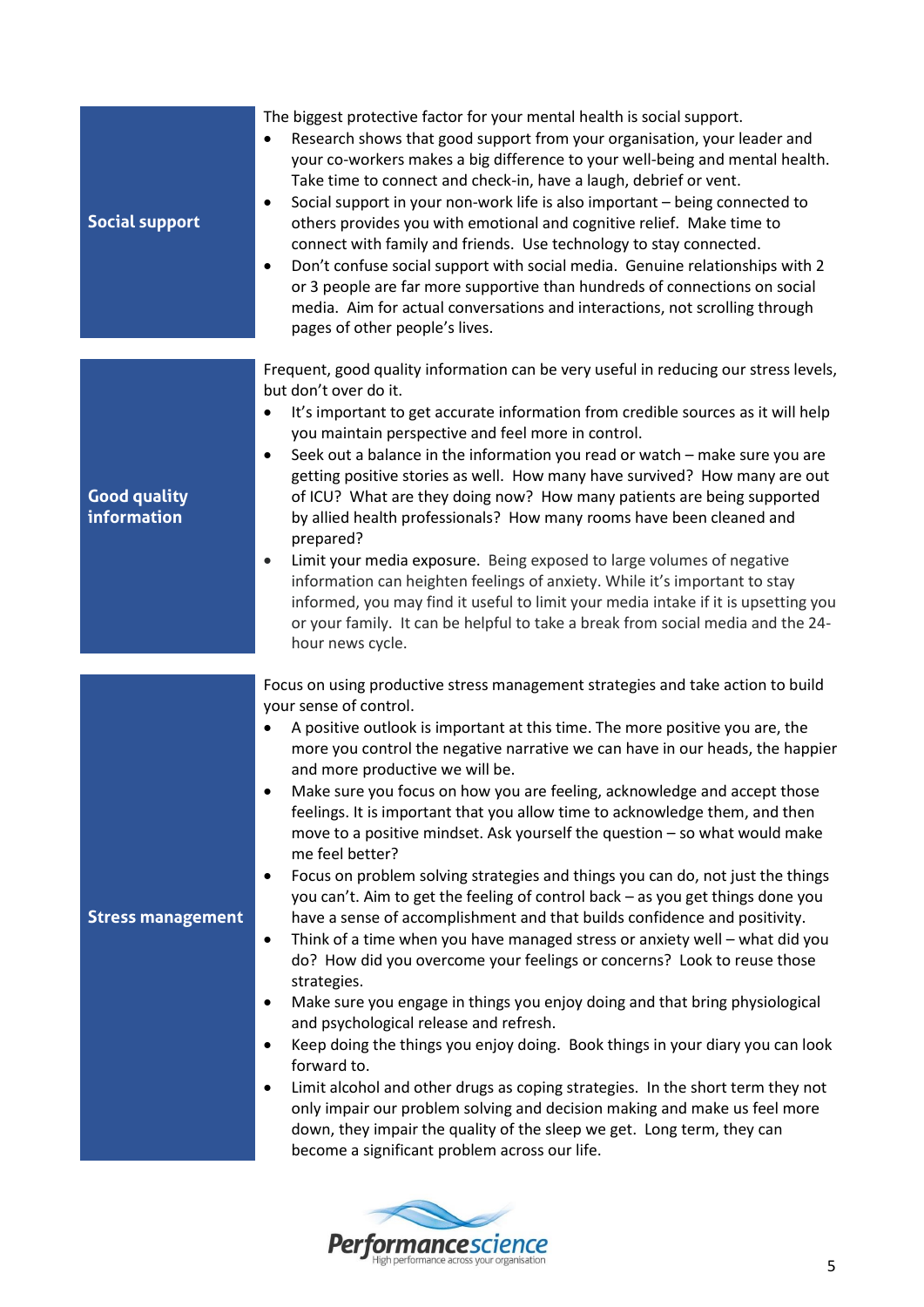| <b>Monitor yourself</b><br>and others | Keep track of how you are feeling and what you are thinking. Know yourself and know<br>٠<br>when you are off track. Pay attention and look for practical things you can do to turn<br>it around. Seek help when you feel overwhelmed or unsure. You have lots of options:<br>A close friend or family member<br>$\circ$<br>Your manager / supervisor or a mentor<br>$\circ$<br>Your Employee Assistance Program (EAP)<br>$\circ$<br>Your chaplain (if you have one)<br>$\circ$<br>A peer supporter (if you have one)<br>$\circ$<br>A close co-worker<br>$\circ$<br>Community resources such as beyondblue, Headsup<br>$\circ$<br>A Clinical Psychologist in private practice<br>$\circ$<br>The professional association relevant to your occupation or similar<br>$\circ$<br>Monitor your co-workers and family and notice when they are not behaving normally<br>٠<br>for them. Reach out and help them to talk about their concerns and seek out<br>professional help.<br>Ask yourself "who is looking after our leaders?" Caring should be two way. Our<br>٠ |
|---------------------------------------|-----------------------------------------------------------------------------------------------------------------------------------------------------------------------------------------------------------------------------------------------------------------------------------------------------------------------------------------------------------------------------------------------------------------------------------------------------------------------------------------------------------------------------------------------------------------------------------------------------------------------------------------------------------------------------------------------------------------------------------------------------------------------------------------------------------------------------------------------------------------------------------------------------------------------------------------------------------------------------------------------------------------------------------------------------------------|
|                                       | leaders are juggling enormous responsibilities and workload. Check-in with them and<br>see how they are travelling.                                                                                                                                                                                                                                                                                                                                                                                                                                                                                                                                                                                                                                                                                                                                                                                                                                                                                                                                             |

## **Mental health and resilience resources**



**High Res** Stress management tools & resilience building strategies

**PTSD Coach** Information and strategies for those with PTSD

**On Track** Track your drinking and spending in real time

**Headspace** Mindfulness training – meditative routine, breathing exercises, cognitive diffusion

**Breathe2Relax** Breathing techniques to relax **Tactical Breather** Breathing strategies to support performance and lower physiological arousal